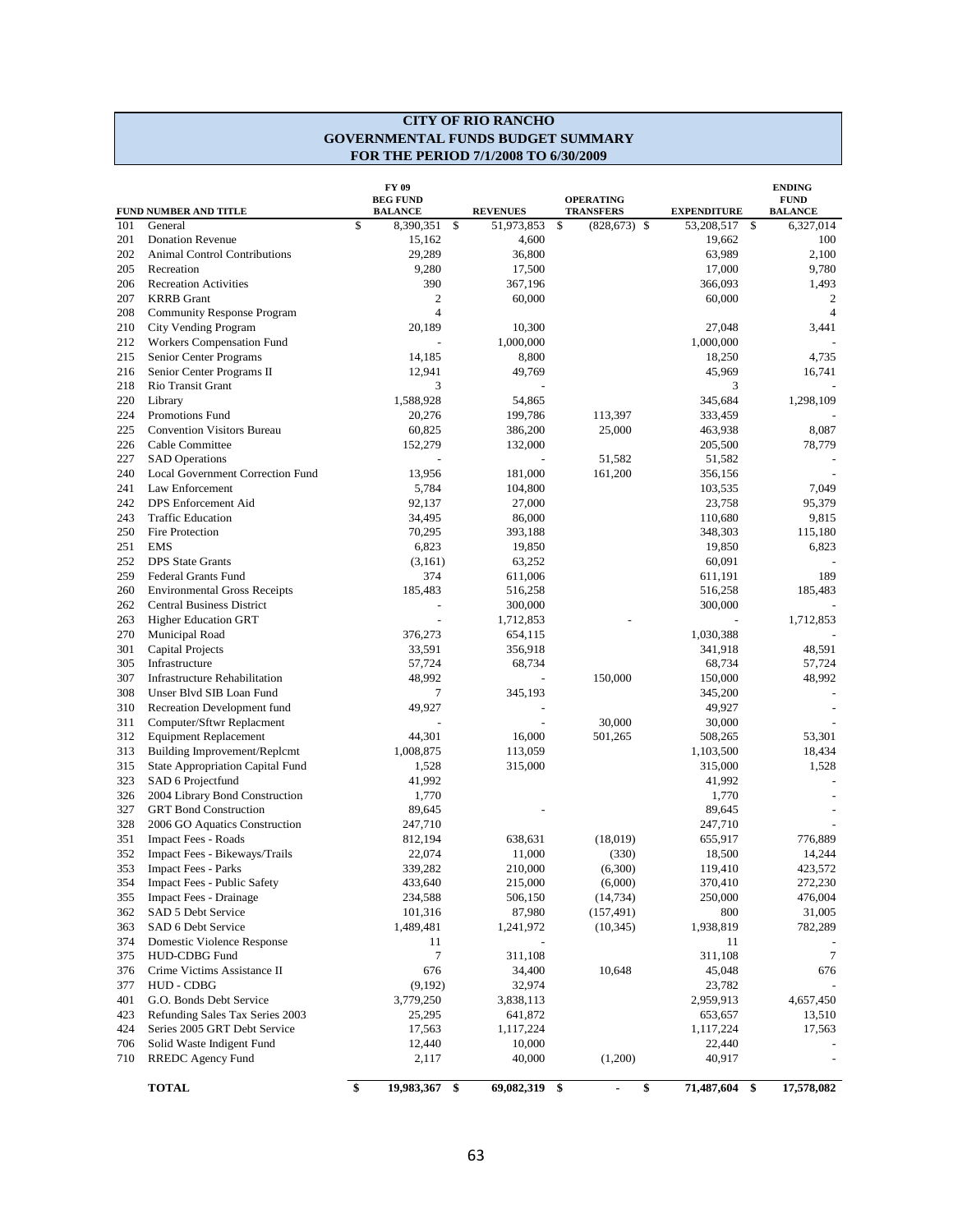## **CITY OF RIO RANCHO UTILITY FUNDS BUDGET SUMMARY FOR THE PERIOD 7/1/2008 TO 6/30/2009**

| <b>FUND NUMBER AND TITLE</b>       | <b>FY 09</b><br><b>BEG FUND</b><br><b>BALANCE</b><br><b>REVENUES</b> |            | <b>OPERATING</b><br><b>TRANSFERS</b><br><b>EXPENDITURES</b> |            |     |                   | <b>ENDING</b><br><b>FUND</b><br><b>BALANCE</b> |            |          |            |
|------------------------------------|----------------------------------------------------------------------|------------|-------------------------------------------------------------|------------|-----|-------------------|------------------------------------------------|------------|----------|------------|
|                                    | \$                                                                   |            | \$.                                                         | 28,819,569 | \$. |                   |                                                | 17,500,566 | <b>S</b> |            |
| 501 Department of Utilities        |                                                                      | 3,534,216  |                                                             |            |     | $(13,362,266)$ \$ |                                                |            |          | 1,490,953  |
| 512 Equipment Replacement Fund     |                                                                      | 48.920     |                                                             |            |     | 175,000           |                                                | 175,000    |          | 48,920     |
| 535 Utilities 99 Debt Service      |                                                                      | 4,021,472  |                                                             | 200,000    |     | 6,436,460         |                                                | 6,436,460  |          | 4,221,472  |
| 536 Debt Service / NMED Loan       |                                                                      | 1,627,995  |                                                             | 55,000     |     | 909,734           |                                                | 704,867    |          | 1,887,862  |
| 537 Utility 2004 Bond Debt         |                                                                      | 429.928    |                                                             | 25,000     |     | 324,504           |                                                | 324,504    |          | 454,928    |
| 538 Utility 2005 Bond Debt         |                                                                      | 1,942,589  |                                                             | 100,000    |     | 1,659,143         |                                                | 1,659,143  |          | 2,042,589  |
| 539 Utility 2007 Bond Debt         |                                                                      | 3,170,222  |                                                             | 120,000    |     | 1,757,425         |                                                | 1,757,425  |          | 3,290,222  |
| 540 C.I.F. Water Operations        |                                                                      | 1,227,259  |                                                             | 1,005,000  |     | 500,000           |                                                | 2,640,000  |          | 92,259     |
| 542 Water Rights Fund              |                                                                      | 101,738    |                                                             | 36,000     |     | 1,600,000         |                                                | 1,709,007  |          | 28,731     |
| 545 Water Impact Fees              |                                                                      | 428,431    |                                                             | 671,800    |     |                   |                                                | 971,802    |          | 128,429    |
| 550 C.I.F. Wastewater Operations   |                                                                      | 115,473    |                                                             | 12,000     |     |                   |                                                | 127,000    |          | 473        |
| 552 Effluent Fund                  |                                                                      | 181,013    |                                                             | 17,500     |     |                   |                                                | 193,530    |          | 4.983      |
| 555 Wastewater - Impact Fees       |                                                                      | 502,071    |                                                             | 354,720    |     |                   |                                                | 642,751    |          | 214,040    |
| 572 2007 Utility Bond Construction |                                                                      | 808,376    |                                                             | 170,000    |     |                   |                                                | 978,376    |          | ٠          |
| UTILITY TOTAL                      | \$                                                                   | 18,139,703 |                                                             | 31,586,589 | \$  |                   |                                                | 35,820,431 |          | 13,905,861 |

| <b>MPEC FUNDS BUDGET SUMMARY</b><br>FOR THE PERIOD 7/1/2008 TO 6/30/2009 |    |                                            |  |                             |  |                                      |  |                         |  |                                                |
|--------------------------------------------------------------------------|----|--------------------------------------------|--|-----------------------------|--|--------------------------------------|--|-------------------------|--|------------------------------------------------|
| <b>FUND NUMBER AND TITLE</b>                                             |    | FY 09<br><b>BEG FUND</b><br><b>BALANCE</b> |  | <b>REVENUES</b>             |  | <b>OPERATING</b><br><b>TRANSFERS</b> |  | <b>EXPENDITURES</b>     |  | <b>ENDING</b><br><b>FUND</b><br><b>BALANCE</b> |
| 601 Multi-Purpose Event Center<br>610 Debt Service Fund                  | \$ | 13.584 \$<br>2,986,720                     |  | $1,020,000$ \$<br>2,083,192 |  | $(850,000)$ \$<br>850,000            |  | 170,000 \$<br>3,011,746 |  | 13,584<br>2,908,166                            |
| <b>MPEC TOTAL</b>                                                        |    | 3,000,304                                  |  | 3,103,192 \$                |  |                                      |  | 3,181,746               |  | 2,921,750                                      |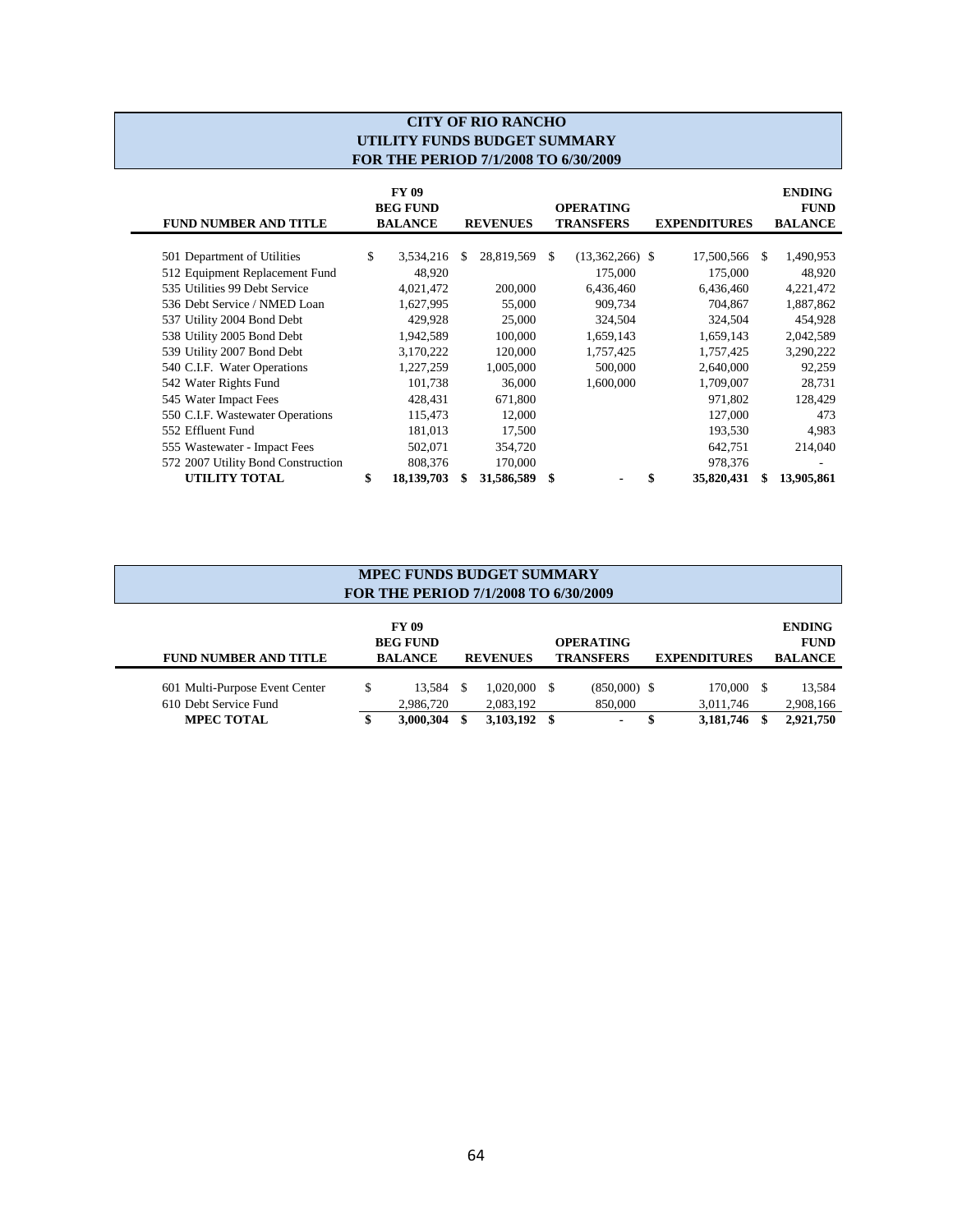

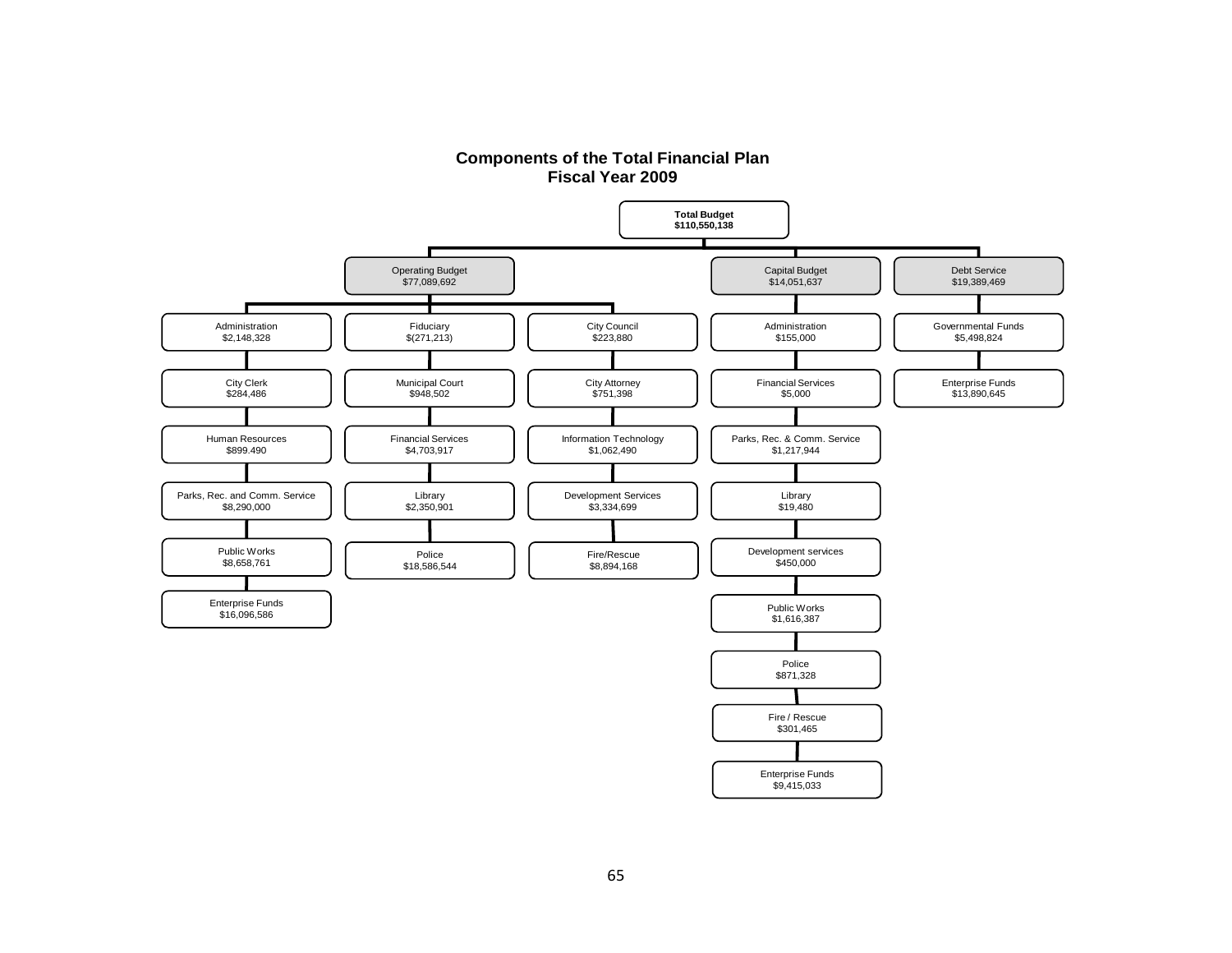|                                  | <b>ALL FUNDS SUMMARY</b> |               |                       |                 |                          |            |  |  |  |
|----------------------------------|--------------------------|---------------|-----------------------|-----------------|--------------------------|------------|--|--|--|
|                                  |                          |               | <b>Revenue Detail</b> |                 |                          |            |  |  |  |
|                                  |                          |               |                       |                 | Variance                 | % Change   |  |  |  |
|                                  |                          |               |                       |                 | FY09 - FY08              | FY09/FY08  |  |  |  |
|                                  | FY 06                    | FY 07         | <b>FY 08</b>          | FY 09           | Increase                 | Increase   |  |  |  |
|                                  | Actual                   | Actual        | Actual                | Adopted         | (Decrease)               | (Decrease) |  |  |  |
| <b>Balances and Reserves</b>     |                          |               |                       |                 |                          |            |  |  |  |
| <b>Beginning Balances</b>        | 75,338,746<br>\$         | 34,841,489    | 42,381,545            | 41,123,374<br>S | \$(1,258,171)            | $-3%$      |  |  |  |
| <b>Taxes</b>                     |                          |               |                       |                 |                          |            |  |  |  |
| Property Tax                     | 8,333,004                | 9,552,028     | 12,518,223            | 13,206,132      | 687,909                  | 5%         |  |  |  |
| <b>Gross Receipts</b>            | 27,345,907               | 34,634,683    | 29,575,968            | 31,435,738      | 1,859,770                | 6%         |  |  |  |
| <b>Franchise Fees</b>            | 2,478,723                | 2,902,830     | 2,910,138             | 3,079,960       | 169,822                  | 6%         |  |  |  |
| Total                            | 38,157,634               | 47,089,541    | 45,004,329            | 47,721,830      | 2,717,501                | 6%         |  |  |  |
| <b>Licenses and Permits</b>      | 510,578                  | 375,558       | 362,924               | 350,840         | (12,084)                 | $-3%$      |  |  |  |
| Intergovernmental                |                          |               |                       |                 |                          |            |  |  |  |
| <b>Federal Grants</b>            | 2,782,689                | 6,552,207     | 9,356,379             | 2,340,321       | (7,016,058)              | $-75%$     |  |  |  |
| <b>State Grants</b>              | 2,140,623                | 5,840,744     | 7,692,448             | 2,129,612       | (5,562,836)              | $-72%$     |  |  |  |
| <b>County Grants</b>             |                          | 773,670       | 2,297,929             | $\overline{a}$  | (2, 297, 929)            | $-100%$    |  |  |  |
| <b>State Shared Taxes</b>        | 2,569,381                | 2,685,878     | 3,908,790             | 4,661,678       | 752,888                  | 19%        |  |  |  |
| Total                            | 7,492,693                | 15,852,499    | 23,255,546            | 9,131,611       | (14, 123, 935)           | $-61%$     |  |  |  |
| <b>Charge for Services</b>       |                          |               |                       |                 |                          |            |  |  |  |
| <b>General Government</b>        | 4,771,775                | 2,918,240     | 2,274,132             | 2,212,961       | (61, 171)                | $-3%$      |  |  |  |
| <b>Public Safety</b>             | 1,741,022                | 1,850,446     | 2,257,969             | 2,136,490       | (121, 479)               | $-5%$      |  |  |  |
| Cultural/Recreation              | 1,000,190                | 1,043,429     | 1,150,248             | 1,894,236       | 743,988                  | 65%        |  |  |  |
| <b>Operating Utility Revenue</b> | 25,474,921               | 24,378,971    | 28,356,412            | 28,619,569      | 263,157                  | 1%         |  |  |  |
| Total                            | 32,987,908               | 30,191,086    | 34,038,761            | 34,863,256      | 824,495                  | 2%         |  |  |  |
| <b>Fines and Forfeitures</b>     | 1,076,497                | 1,158,149     | 1,176,750             | 1,199,043       | 22,293                   | 2%         |  |  |  |
|                                  |                          |               |                       |                 |                          |            |  |  |  |
| <b>Miscellaneous</b>             |                          |               |                       |                 |                          |            |  |  |  |
| Interest Income                  | 3,691,475                | 6,461,772     | 5,199,952             | 1,923,311       | (3,276,641)              | $-63%$     |  |  |  |
| Rents and Royalties              | 69,416                   | 66,031        | 92,318                | 44,412          | (47,906)                 | $-52%$     |  |  |  |
| Contributions/Donations          | 5,005,053                | 6,065,173     | 100,580               | 67,800          | (32,780)                 | $-33%$     |  |  |  |
| Reimbursements                   | 1,284,016                | 1,205,170     | 1,738,204             | 2,209,751       | 471,547                  | 27%        |  |  |  |
| <b>MPEC</b> Revenue              | 159,074                  | 1,161,575     | 864,634               | 1,020,000       | 155,366                  | 18%        |  |  |  |
| <b>Other Miscellaneous</b>       | 628,829                  | 814,898       | 1,656,508             | 1,499,993       | (156, 515)               | $-9%$      |  |  |  |
| Total                            | 10,837,863               | 15,774,619    | 9,652,196             | 6,765,267       | (2,886,929)              | $-30%$     |  |  |  |
| <b>Special Assessments</b>       | 6,679,987                | 15,610,778    | 3,718,113             | 3,780,253       | 62,140                   | $2\%$      |  |  |  |
| <b>Other Sources</b>             |                          |               |                       |                 |                          |            |  |  |  |
| <b>Bond Proceeds</b>             | 46,767,436               | 39,233,769    |                       |                 |                          |            |  |  |  |
| Loan Proceeds                    |                          | 1,497,165     | 1,255,475             |                 | (1,255,475)              | $-100%$    |  |  |  |
| Total                            | 46,767,436               | 40,730,934    | 1,255,475             |                 | $\overline{(1,255,475)}$ | $-100%$    |  |  |  |
| <b>Total Revenue</b>             | \$219,849,342            | \$201,624,653 | \$160,845,639         | \$144,935,474   | \$(15,910,165)           | $-10%$     |  |  |  |
|                                  |                          |               |                       |                 |                          |            |  |  |  |

This chart excludes interfunds transfers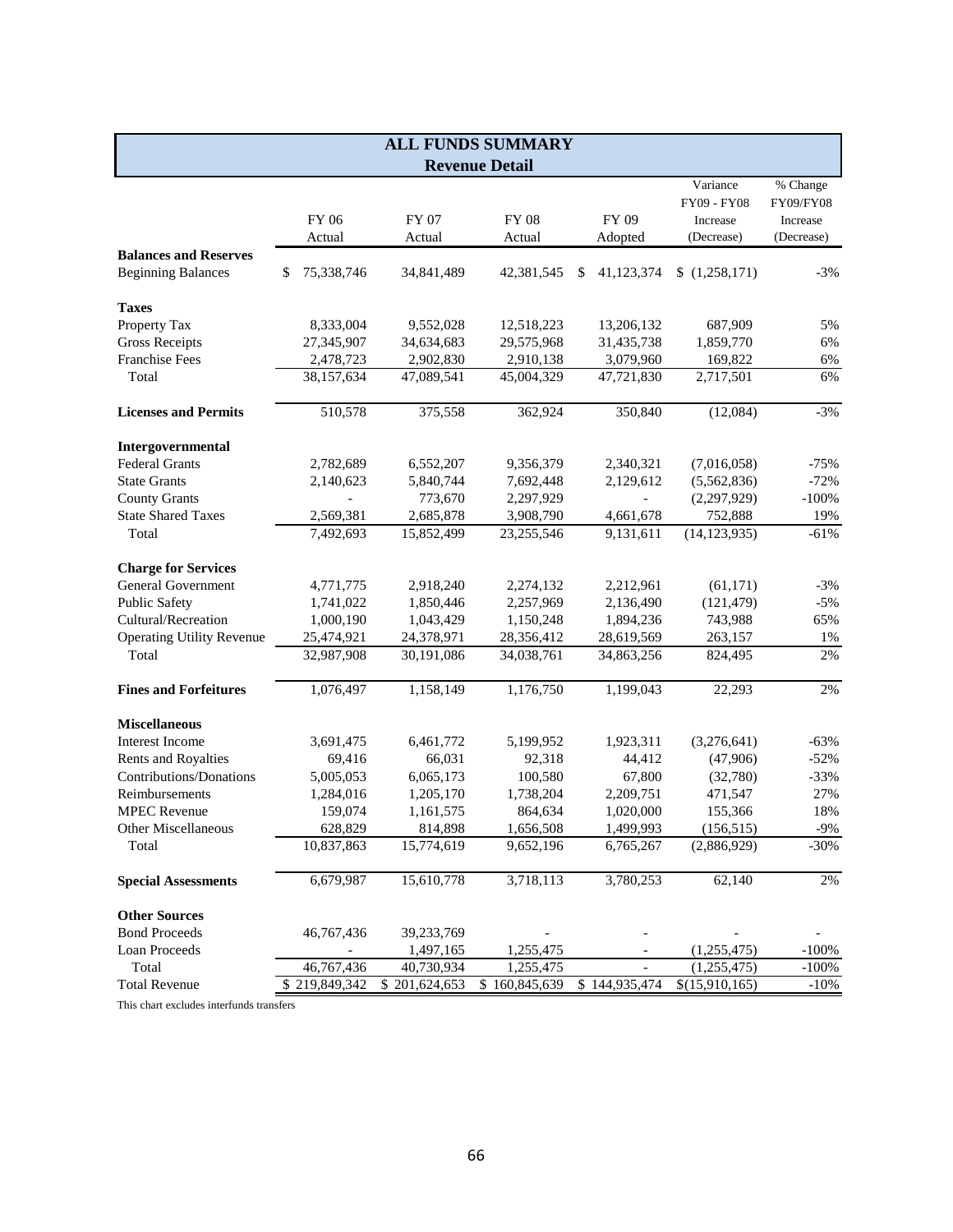|                                                                                |                  | <b>ALL FUNDS SUMMARY</b>      |               |                  |                        |                        |
|--------------------------------------------------------------------------------|------------------|-------------------------------|---------------|------------------|------------------------|------------------------|
|                                                                                |                  | <b>Expenditures by Object</b> |               |                  |                        |                        |
|                                                                                |                  |                               |               |                  | Variance               | % Change               |
|                                                                                | FY 06            |                               | <b>FY 08</b>  | FY 09            | FY09 - FY08            | FY09/FY08              |
|                                                                                | Actual           | FY 07<br>Actual               | Actual        | Adopted          | Increase<br>(Decrease) | Increase<br>(Decrease) |
|                                                                                |                  |                               |               |                  |                        |                        |
| <b>Operating Expenditures</b><br><b>Personal Services</b>                      |                  |                               |               |                  |                        |                        |
| Wages & Salaries                                                               | 21,145,366<br>S. | 24,337,356                    | 28,400,876    | 30,010,481<br>\$ | \$1,609,605            | 6%                     |
| <b>Fringe Benefits</b>                                                         |                  |                               |               |                  |                        | $9\%$                  |
|                                                                                | 7,192,659        | 8,980,071                     | 11,839,312    | 12,865,669       | 1,026,357              |                        |
| <b>Total Personal Services</b>                                                 | 28,338,025       | 33, 317, 427                  | 40,240,188    | 42,876,150       | 2,635,962              | 7%                     |
| Materials & Services                                                           |                  |                               |               |                  |                        |                        |
| <b>Professional Services</b>                                                   | 1,238,930        | 1,049,824                     | 1,496,104     | 1,983,979        | 487,875                | 33%                    |
| <b>Contracts and Other Services</b>                                            | 3,358,693        | 4,684,262                     | 4,308,945     | 5,401,357        | 1,092,412              | 25%                    |
| Programs                                                                       | 468,878          | 599,512                       | 457,030       | 718,443          | 261,413                | 57%                    |
| Advertising                                                                    | 251,163          | 340,931                       | 304,744       | 353,894          | 49,150                 | 16%                    |
| Membership/Subscriptions                                                       | 142,070          | 138,088                       | 158,286       | 251,000          | 92,714                 | 59%                    |
| Conference, Travel and Training                                                | 356,301          | 375,420                       | 448,461       | 639,102          | 190,641                | 43%                    |
| Postage                                                                        | 211,655          | 253,939                       | 235,134       | 327,922          | 92,788                 | 39%                    |
| Repair & Maintenance                                                           | 1,112,364        | 1,772,360                     | 1,735,015     | 2,760,377        | 1,025,362              | 59%                    |
| <b>Fleet Maintenance</b>                                                       | 841,315          | 734,212                       | 872,775       | 1,018,200        | 145,425                | 17%                    |
| Gas & Oil                                                                      | 732,356          | 866,223                       | 1,252,452     | 1,445,805        | 193,353                | 15%                    |
| Utilities (1)                                                                  | 3,137,536        | 3,413,404                     | 3,333,613     | 4,231,788        | 898,175                | 27%                    |
| Communications (2)                                                             | 139,233          | 234,445                       | 251,366       | 275,643          | 24,277                 | 10%                    |
| Supplies                                                                       | 1,370,315        | 2,347,700                     | 2,524,808     | 3,709,817        | 1,185,009              | 47%                    |
| Minor Furniture & Equipment                                                    | 929,199          | 1,778,274                     | 2,030,713     | 1,040,991        | (989, 722)             | $-49%$                 |
| Other Costs                                                                    | 5,598,198        | 6,458,824                     | 7,984,428     | 5,008,694        | (2,975,734)            | $-37%$                 |
| <b>Contractor Payment - Utilities</b>                                          | 3,922,972        | 4,549,176                     | 4,322,363     | 5,046,530        | 724,167                | 17%                    |
| Total Material & Services                                                      | 23,811,178       | 29,596,594                    | 31,716,237    | 34,213,542       | 2,497,305              | 8%                     |
|                                                                                |                  |                               |               |                  |                        |                        |
| <b>Total Operating Expenditures</b>                                            | 52,149,203       | 62,914,021                    | 71,956,425    | 77,089,692       | 5,133,267              | 7%                     |
| <b>Capital Outlay</b>                                                          |                  |                               |               |                  |                        |                        |
| Capital Projects - Infrastructure                                              | 42,226,873       | 85,462,300                    | 59,889,289    | 12,821,062       | (47,068,227)           | $-79%$                 |
| Vehicles & Heavy Equipment                                                     | 1,922,219        | 3,394,222                     | 2,898,626     | 909,765          | (1,988,861)            | $-69%$                 |
| Major Furniture & Equipment                                                    | 430,481          | 582,512                       | 443,875       | 320,810          | (123,065)              | $-28%$                 |
| <b>Total Capital Outlay</b>                                                    | 44,579,573       | 89,439,034                    | 63,231,790    | 14,051,637       | (49, 180, 153)         | $-78%$                 |
|                                                                                |                  |                               |               |                  |                        |                        |
| <b>Debt Service</b>                                                            | 10,553,582       | 11,362,662                    | 11,909,095    | 19,389,469       | 7,480,374              | 63%                    |
| <b>Other Uses</b>                                                              |                  |                               |               |                  |                        |                        |
| <b>Balances &amp; Reserves</b>                                                 | 24,303,954       | 33,353,126                    | 33, 353, 126  | 34,404,676       | 1,051,550              | 3%                     |
| <b>Total Expenditures</b>                                                      | \$131,586,312    | \$197,068,843                 | \$180,450,436 | \$144,935,474    | (35,514,962)           | $-20%$                 |
| (1) Includes: Local Telephone services, Water & Sewer, Gas & Electric services |                  |                               |               |                  |                        |                        |

(2) Includes: Long Distance Telephone, Cellular Phone services & Pagers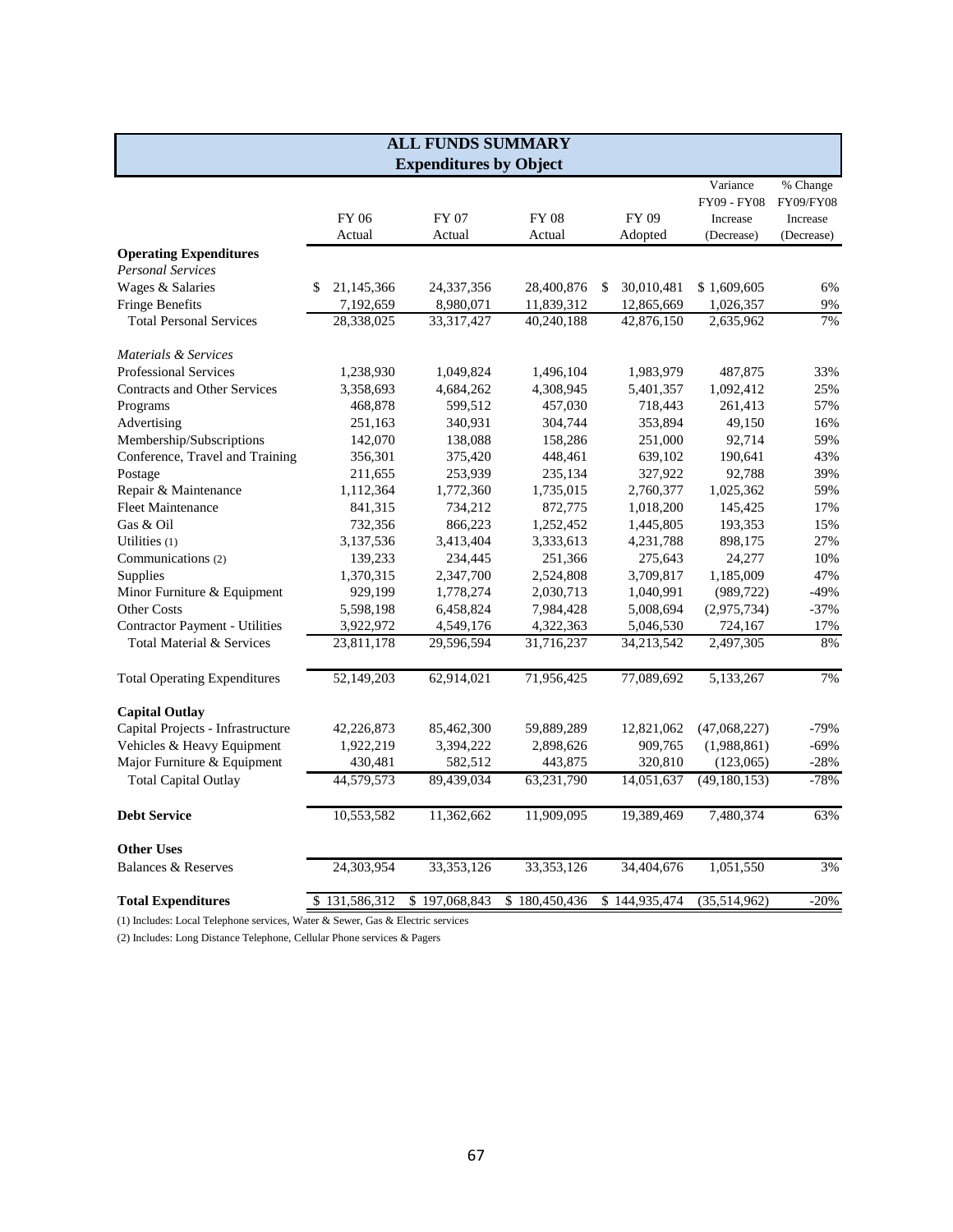#### **Special Funds / Departments (General Fund) Correlation Fiscal Year 2009**



MPEC = Multi Purpose Event Center, RREDC = Rio Rancho Economic Development Corporation, KRRB = Keep Rio Rancho Beautiful, SAD= Special Assessment District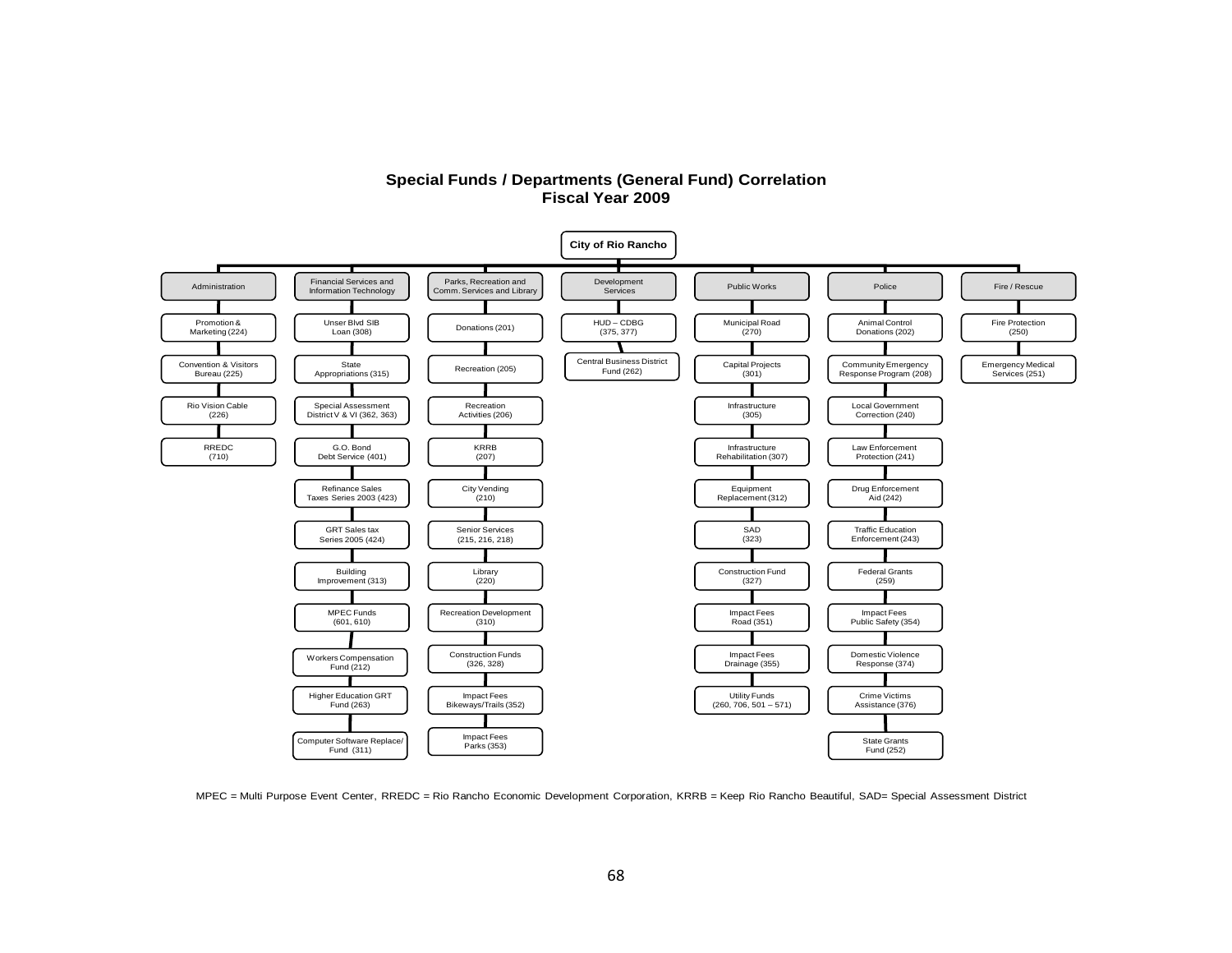|                                        |                 |                 | <b>FUND BALANCE CHANGE</b> |                 |                 |                   |                  |
|----------------------------------------|-----------------|-----------------|----------------------------|-----------------|-----------------|-------------------|------------------|
|                                        |                 |                 | <b>By Object of Funds</b>  |                 |                 |                   |                  |
|                                        |                 |                 | <b>Fiscal year 2009</b>    |                 |                 |                   |                  |
|                                        |                 | <b>Special</b>  |                            | Capital         | <b>Debt</b>     |                   |                  |
|                                        | General         | <b>Revenue</b>  | Grant                      | Projects        | <b>Service</b>  | <b>Enterprice</b> | <b>Total</b>     |
|                                        | Fund            | <b>Funds</b>    | <b>Funds</b>               | <b>Funds</b>    | <b>Funds</b>    | <b>Funds</b>      | <b>Funds</b>     |
| <b>Beginning Fund Balance 7/1/2008</b> | 8,390,351<br>\$ | \$<br>2,078,889 | \$<br>73,154               | \$<br>4,028,061 | 5,412,912<br>\$ | \$<br>21,140,007  | 41,123,374<br>\$ |
| <b>Revenues:</b>                       |                 |                 |                            |                 |                 |                   |                  |
| <b>Taxes</b>                           | 40,927,413      | 2,174,853       |                            | 466,258         | 4,153,306       |                   | 47,721,830       |
| Licenses and Permits                   | 350,840         |                 |                            |                 |                 |                   | 350,840          |
| <b>Governmental Revenues</b>           | 1,743,271       | 49,689          | 1,940,578                  | 670,849         | 1,752,224       | 2,975,000         | 9,131,611        |
| Charge for Services                    | 5,405,360       | 838,327         |                            |                 |                 | 28,619,569        | 34,863,256       |
| Fines & Forfeitures                    | 1,113,243       | 85,800          |                            |                 |                 |                   | 1,199,043        |
| Miscellaneous                          | 2,433,726       | 1,476,000       | 5,000                      | 2,168,758       | 1,366,824       | 3,095,212         | 10,545,520       |
| <b>Total Revenues</b>                  | 51,973,853      | 4,624,669       | 1,945,578                  | 3,305,865       | 7,272,354       | 34,689,781        | 103,812,100      |
| <b>Transfer</b> from                   | 162,837         | 381,179         | 10,648                     | 651,265         |                 |                   | 1,205,929        |
| <b>Total Available Resources</b>       | 60,527,041      | 7,084,737       | 2,029,380                  | 7,985,191       | 12,685,266      | 55,829,788        | 146, 141, 403    |
| <b>Expenditures</b>                    |                 |                 |                            |                 |                 |                   |                  |
| <b>Personal Service</b>                | 40,209,662      | 364,703         | 248,121                    |                 |                 | 2,053,664         | 42,876,150       |
| Material & Services                    | 12,809,755      | 3,355,388       | 1,157,863                  | 926,335         | 1,943,619       | 14,020,482        | 34,213,442       |
| Capital Outlay                         | 189,100         | 122,034         | 339,100                    | 4,364,017       |                 | 9,037,386         | 14,051,637       |
| Debt Service                           |                 |                 | 152,838                    | 273,992         | 5,071,994       | 13,890,645        | 19,389,469       |
| <b>Total Expenditures</b>              | 53,208,517      | 3,842,125       | 1,897,922                  | 5,564,344       | 7,015,613       | 39,002,177        | 110,530,698      |
| <b>Tranfer to Other Funds</b>          | 991,510         | 1,200           |                            | 45,383          | 167,836         |                   | 1,205,929        |
| <b>Ending Fund Balance 6/30/2008</b>   | 7,318,524       | 3,241,412       | 131,458                    | 2,375,464       | 5,501,817       | 16,827,611        | 35,396,286       |
| <b>Net Change in Revenues/Expenses</b> | (1,234,664)     | 782,544         | 47,656                     | (2, 258, 479)   | 256,741         | (4,312,396)       | (6,718,598)      |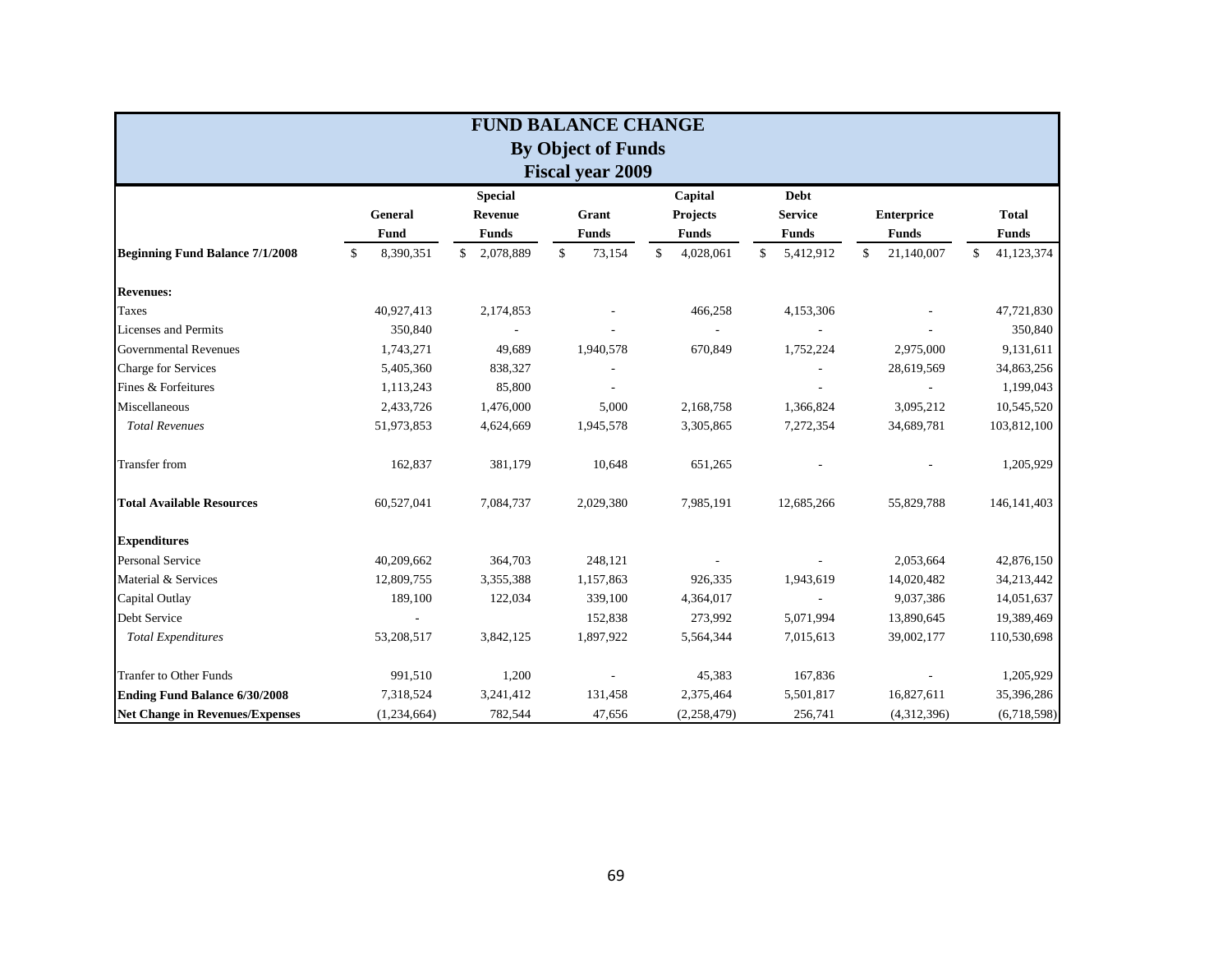### **City of Rio Rancho Budgetary Funds Fiscal Year 2009**



Development Corporation 710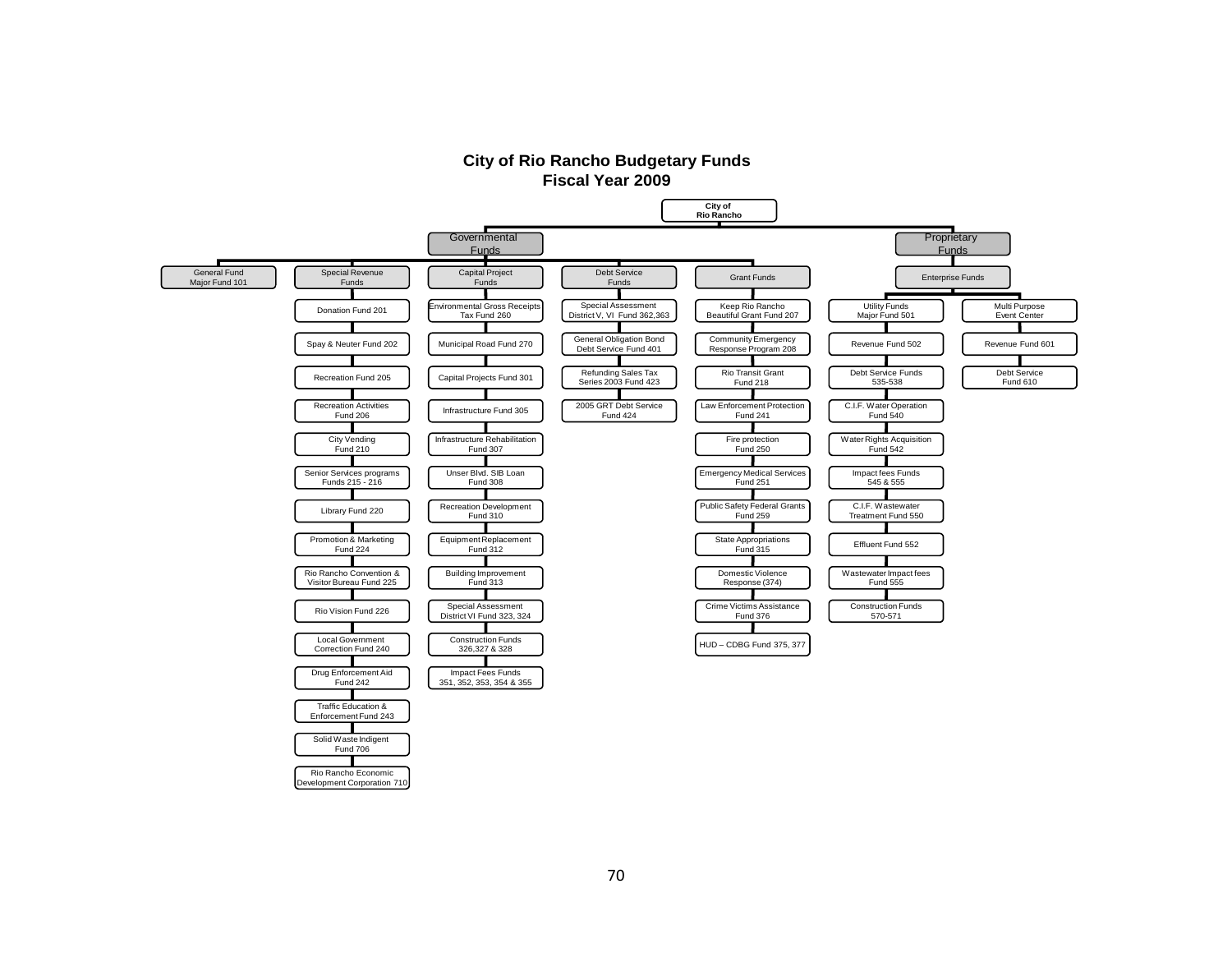| <b>INSURANCE</b>                        |                |                | <b>PREMIUMS</b> |                |
|-----------------------------------------|----------------|----------------|-----------------|----------------|
|                                         | <b>FY 2006</b> | <b>FY 2007</b> | <b>FY 2008</b>  | FY 2009        |
|                                         | <b>Actual</b>  | <b>Actual</b>  | <b>Actual</b>   | <b>Adopted</b> |
|                                         |                |                |                 |                |
| Group Health                            | \$1,958,659    | \$2,820,947    | \$3,552,192     | \$4,436,502    |
| Group Life                              | 40,164         | 48,341         | 71,515          | 66,450         |
| <b>Group Dental</b>                     | 226,496        | 287,329        | 346,025         | 377,774        |
| <b>Workers Compensation</b>             | 732,373        | 924,909        | 1,239,956       | 999,893        |
| <b>Retiree Healthcare</b>               |                |                | 328,936         | 359,694        |
| Civil Rights                            | 137,842        | 144,734        | 151,971         | 159,569        |
| <b>Law Enforcement Officers</b>         | 132,228        | 138,839        | 145,781         | 153,070        |
| <b>Auto Liability - Physical Damage</b> | 188,320        | 203,520        | 261,506         | 274,581        |
| General Liability                       | 177,190        | 239,449        | 302,065         | 317,169        |
| Property                                | 72,899         | 151,695        | 199,012         | 208,963        |
| Volunteers                              | 7,646          | 6,346          | 7,646           | 7,645          |
| <b>TOTAL</b>                            | \$3,673,817    | \$4,966,109    | \$6,606,605     | \$7,361,310    |

# **SCHEDULE OF INSURANCE - ALL FUNDS**

Group Health, Group Life and Group Dental is provided through Presbyterian Health. All other coverage are provided by New Mexico Self Insurer's Fund.

| <b>Coverage Amounts:</b>         |                       |  |
|----------------------------------|-----------------------|--|
| Civil Right                      | \$1,000,000           |  |
| <b>Law Enforcement Officers</b>  | \$1,000,000           |  |
| Auto Liability & Physical Damage | \$1,000,000/\$750,000 |  |
| <b>General Liability</b>         | \$750,000/\$4,000,000 |  |
| Property                         | \$15,000,000          |  |
| Volunteer                        | \$250,000             |  |

Group Health, Group Life, and Group Dental coverage vary according to employees' choice of plans.